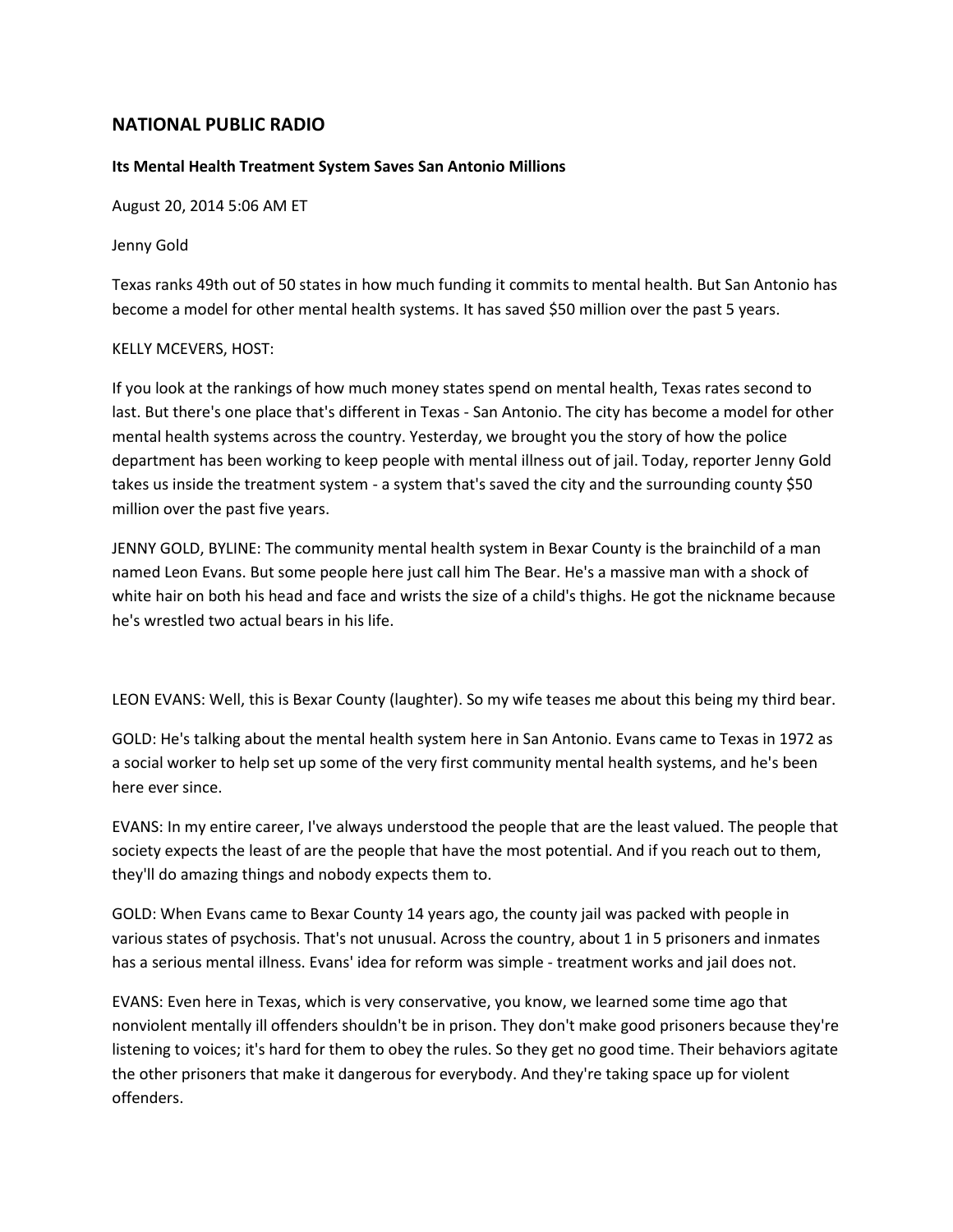GOLD: It's also an extremely expensive revolving door. Many of them end up living on the street after they're released from jail, sick and often addicted. And then, almost invariably, they end up back in jail for a minor nuisance crime, like sleeping on someone's porch. It all sounds very familiar to Samuel Lott, who lost his white-collar job in 2007.

SAMUEL LOTT: Whatever diagnosis I had - depression, alcoholism, that sort of thing - it kind of kicked into high gear, I guess you could say back then. And I spiraled down pretty quickly and became homeless.

GOLD: Lott shows me a picture of himself in 2010, the last time he was in jail.

LOTT: This person is angry, unhealthy; there's malnutrition; there's no sense of direction; there's lack of discipline. You can see by how sunk in the cheekbones are there.

GOLD: For four years he lived on the streets, estranged from his family. He got infected with hepatitis C, and his untreated depression started to take on signs of psychosis. He had frequent run-ins with the police, but getting treatment for any of his health problems felt hopeless.

LOTT: To get the help, it meant having to walk from one side of town all - I mean, miles and miles to the other side of town - maybe to get a referral. And then you take your referral and walk clear back over to some other side of town and maybe you can get there in time to go in and get the help.

GOLD: In addition to services being scattered, Leon Evans says there was another problem - none of the groups that deal with mental health were talking to each other.

EVANS: People who fund these services - they only look at their small piece of the pie and is there a return on investment, a cost benefit there.

GOLD: So Evans got all of the major players together - the jails, the police, the courts, the local government and the hospitals. They talked about how much each of them was spending on mental health. It wasn't easy.

EVANS: If you think law enforcement officers or mental health professionals have anything in common, we don't, except people with mental illness and substance abuse problems. We speak a different language, we have different goals, you know, there's not a lot of trust there.

GOLD: Evans hired someone to crunch the numbers. And they stopped looking at mental health as an isolated expense in the city budget. The players all realize they were spending enormous sums of money taking care of people with mental illness badly. So they shifted gears, pooled their resources and chipped in to build one centralized complex right next door to the city's new homeless shelter. Laura Usher is with the National Alliance on Mental Illness. She says that's unique.